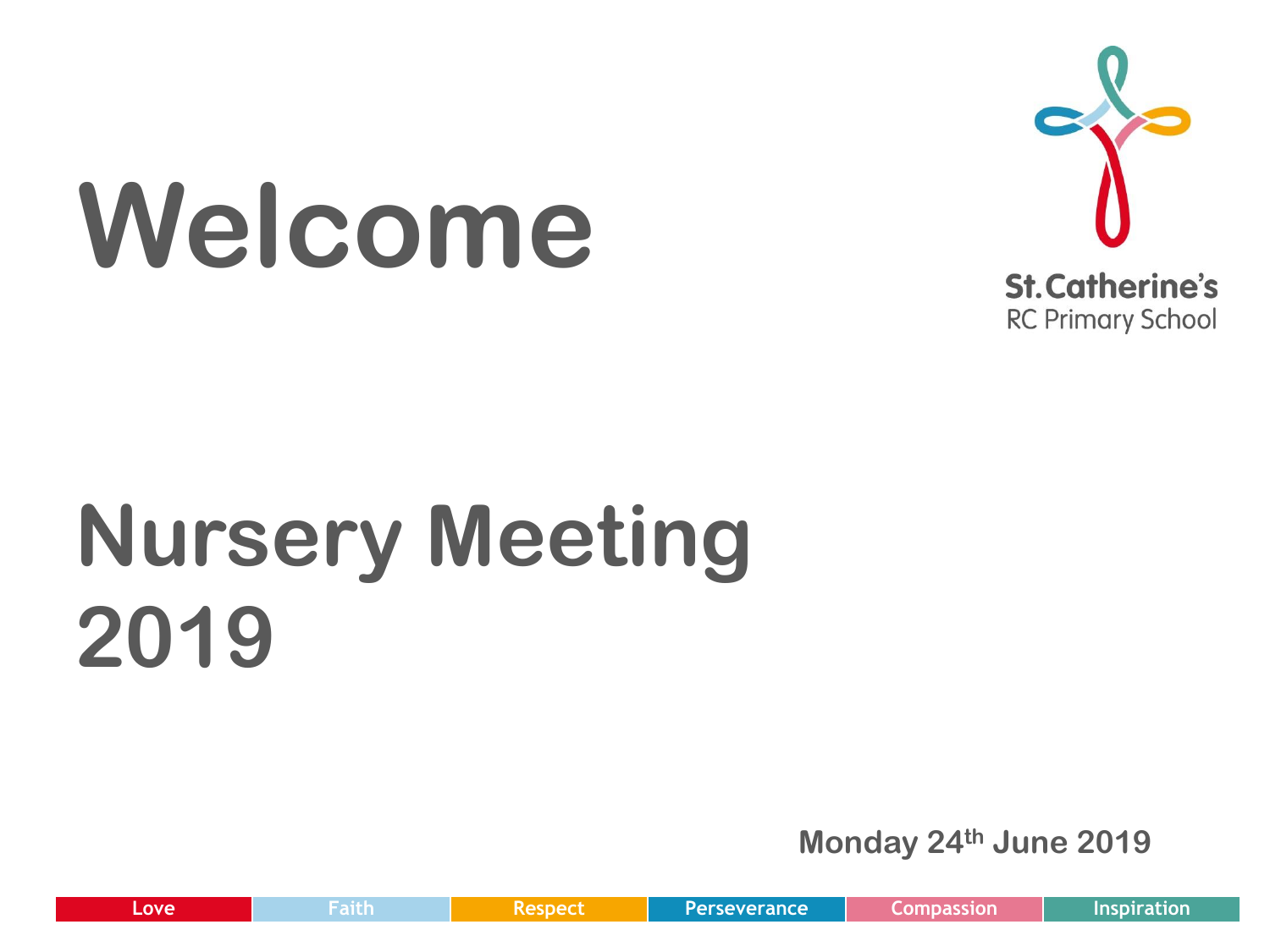Be who God wants you to be and so set the world on fire!



**RC Primary School** 

Saint Catherine of Siena

#### **Our vision is to be the best Catholic School we can be.**

**We have high expectations of ourselves and everyone in our community .**

**We aim to:**

- **Shape the whole person**
- **Strive for excellence**
- **Create inspiring learning space**
- **Build community**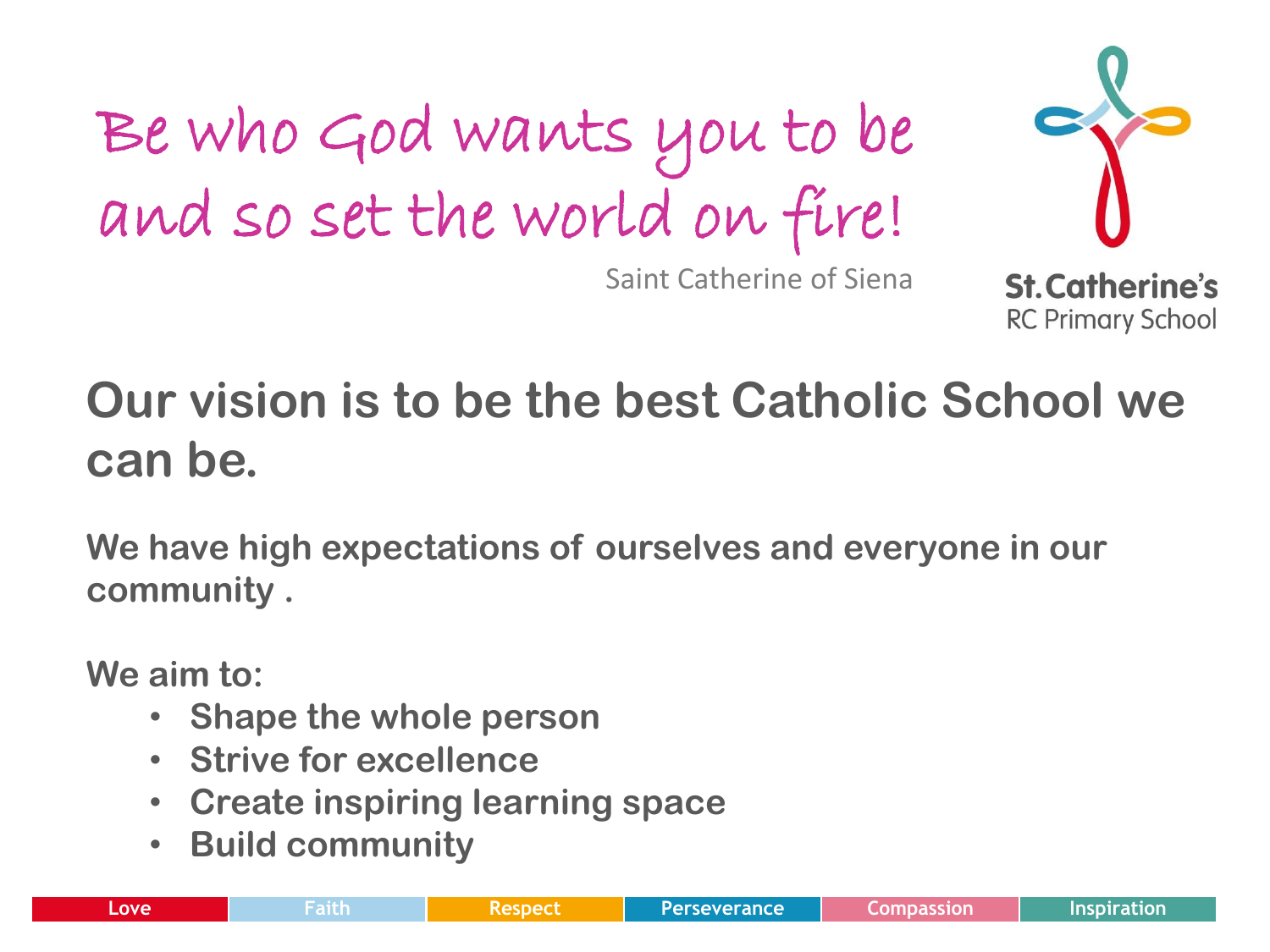#### **Leadership Structure**

**Headteacher: Miss Chwastek**



**Deputy Headteacher: Miss Quiligotti**

**Assistant Headteachers: Mrs McCormick & Mrs Richardson**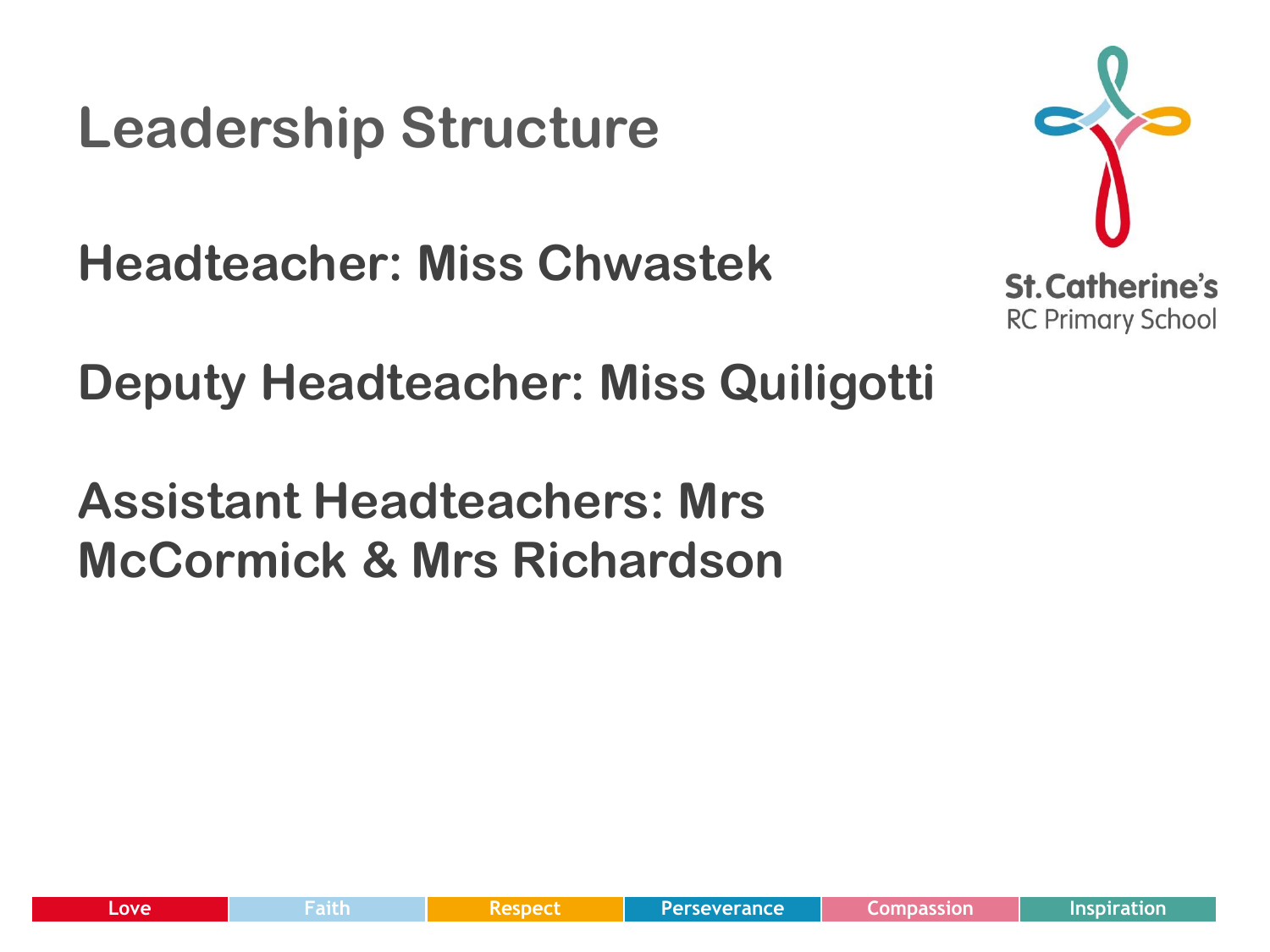# **What is the Early Years Foundation Stage?**



**Playing and Exploring**

**Active Learning** 

#### **Creating and Thinking Critically**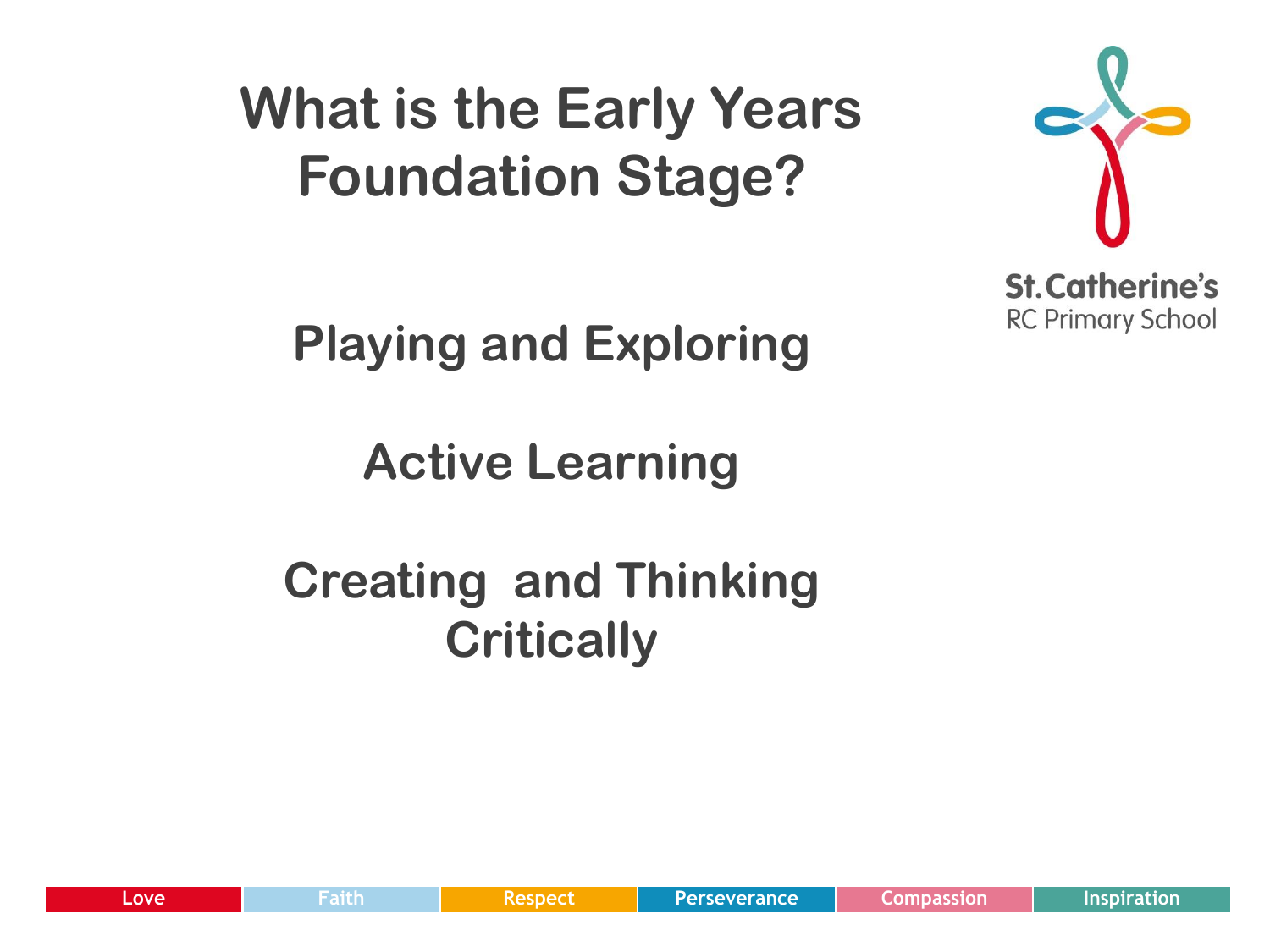**Prime Areas of Learning** 

#### **Personal, Social and Emotional Development**



**St. Catherine's RC Primary School** 

**Specific Areas of Learning** 

**Physical Development**

**Literacy**

**Communication and Language** 

**Mathematics**

**Understanding the World**

**Expressive Arts and Design**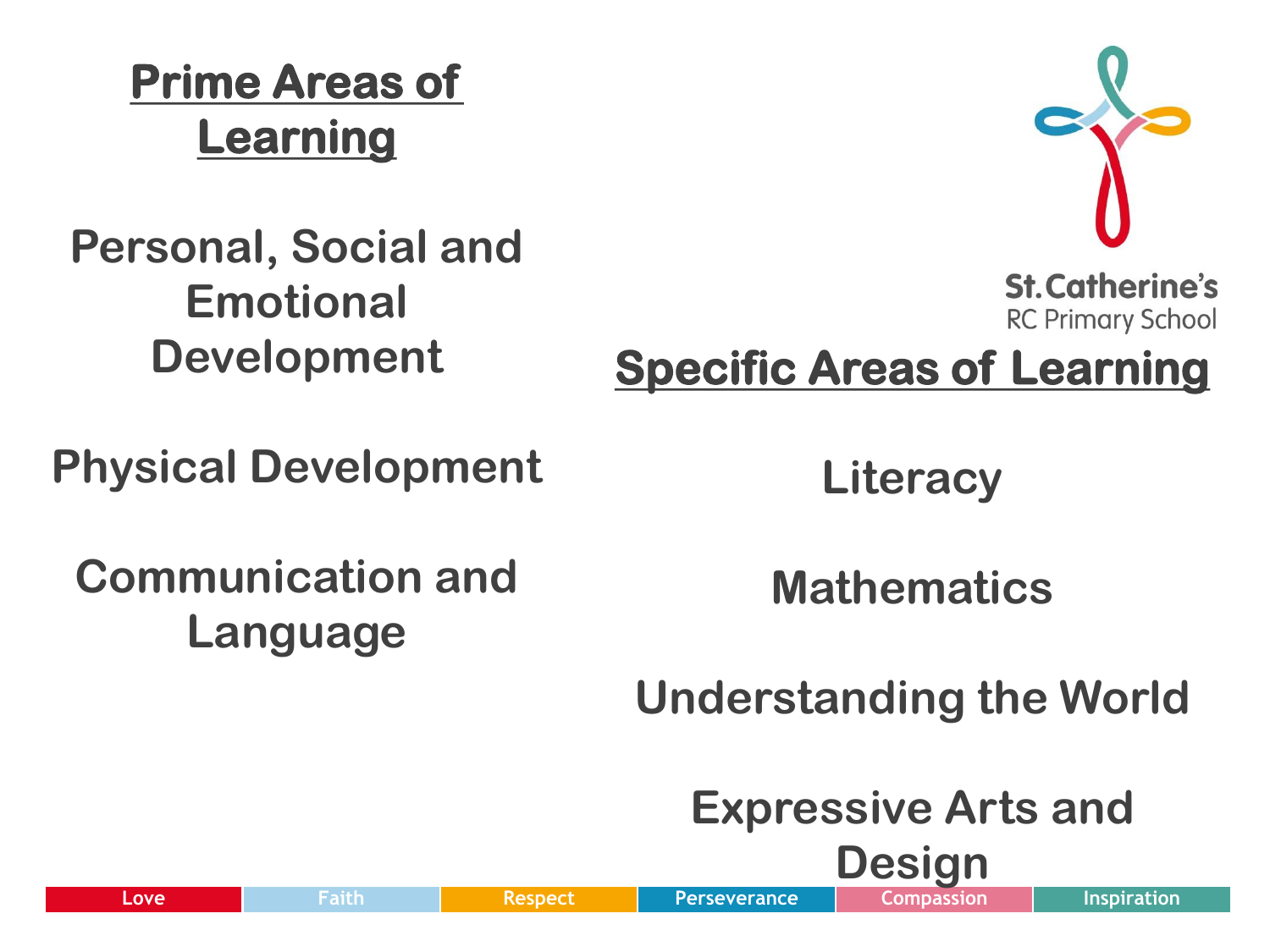

#### **Children arrive for Nursery at 8.50am via the Infant Entrance.**



#### **The children will have a peg which they should hang their coats and book bags on.**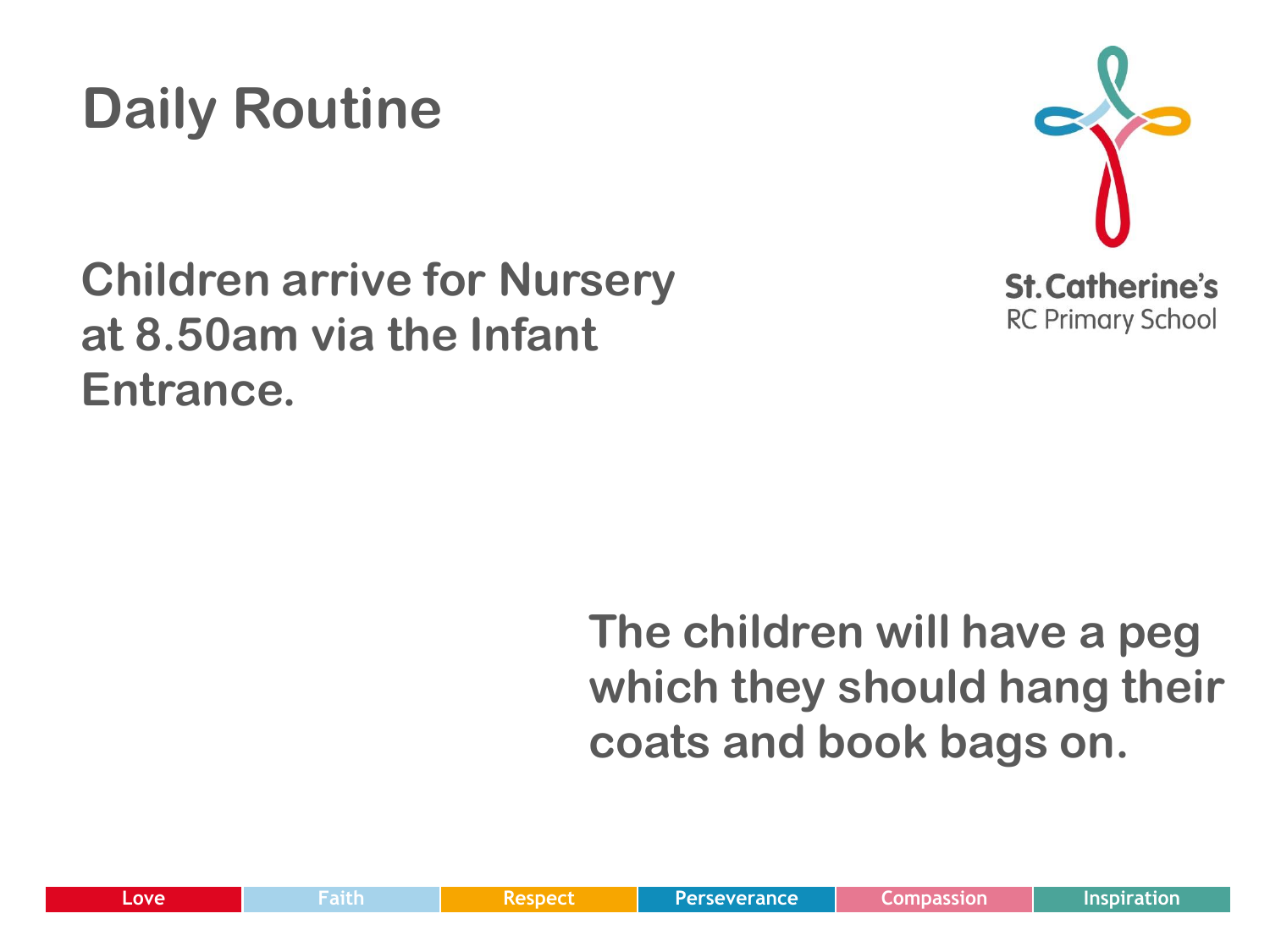**They will then put their lunchboxes away on the trolley.** 



#### **Children then sit on the carpet for the register and group time.**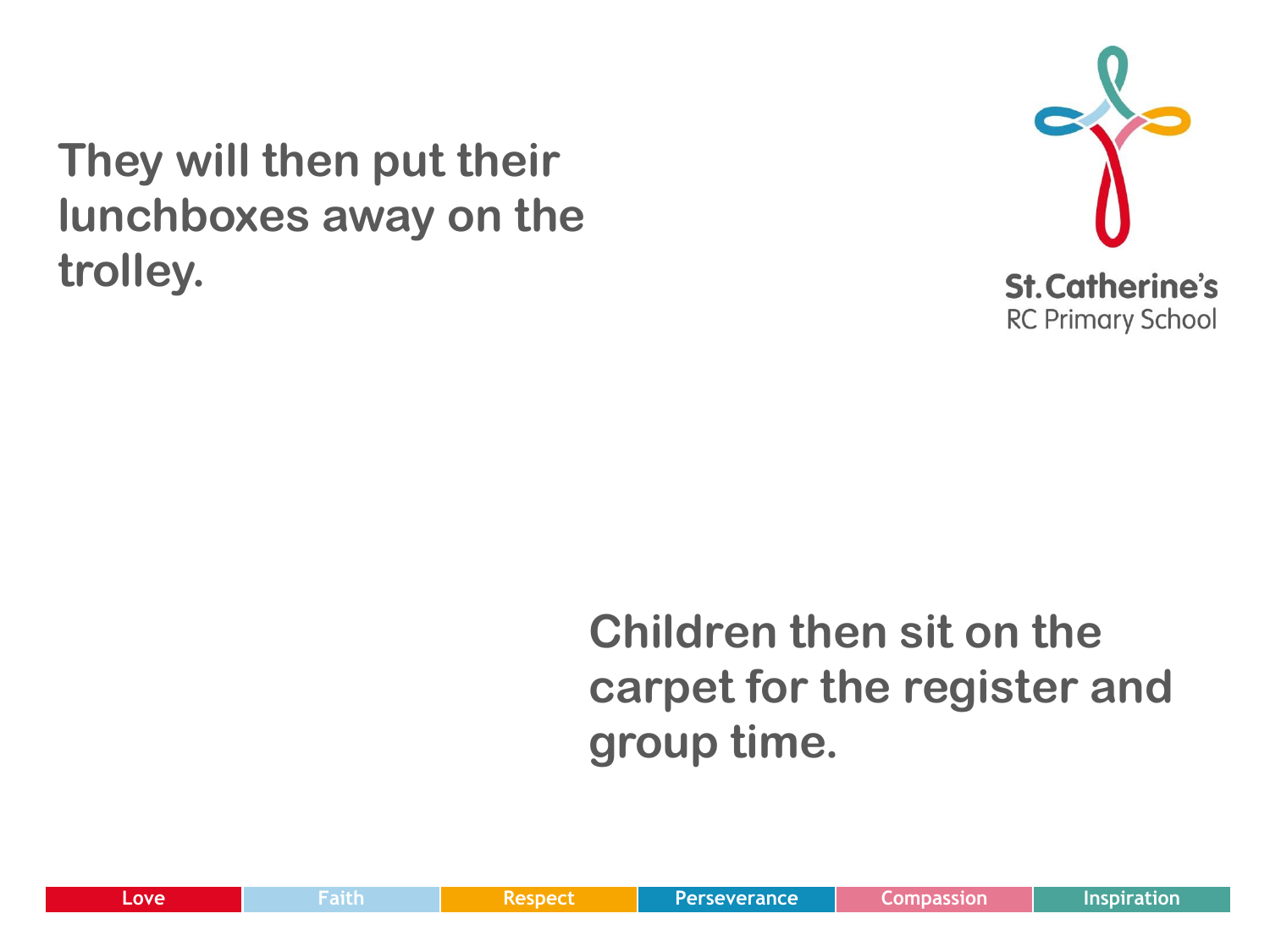# **Snack Time**

**Children will be offered milk and a healthy snack daily. They sit on the carpet to enjoy these.** 



**Children should bring their own bottle of water into school each day. They can help themselves to this throughout the day.**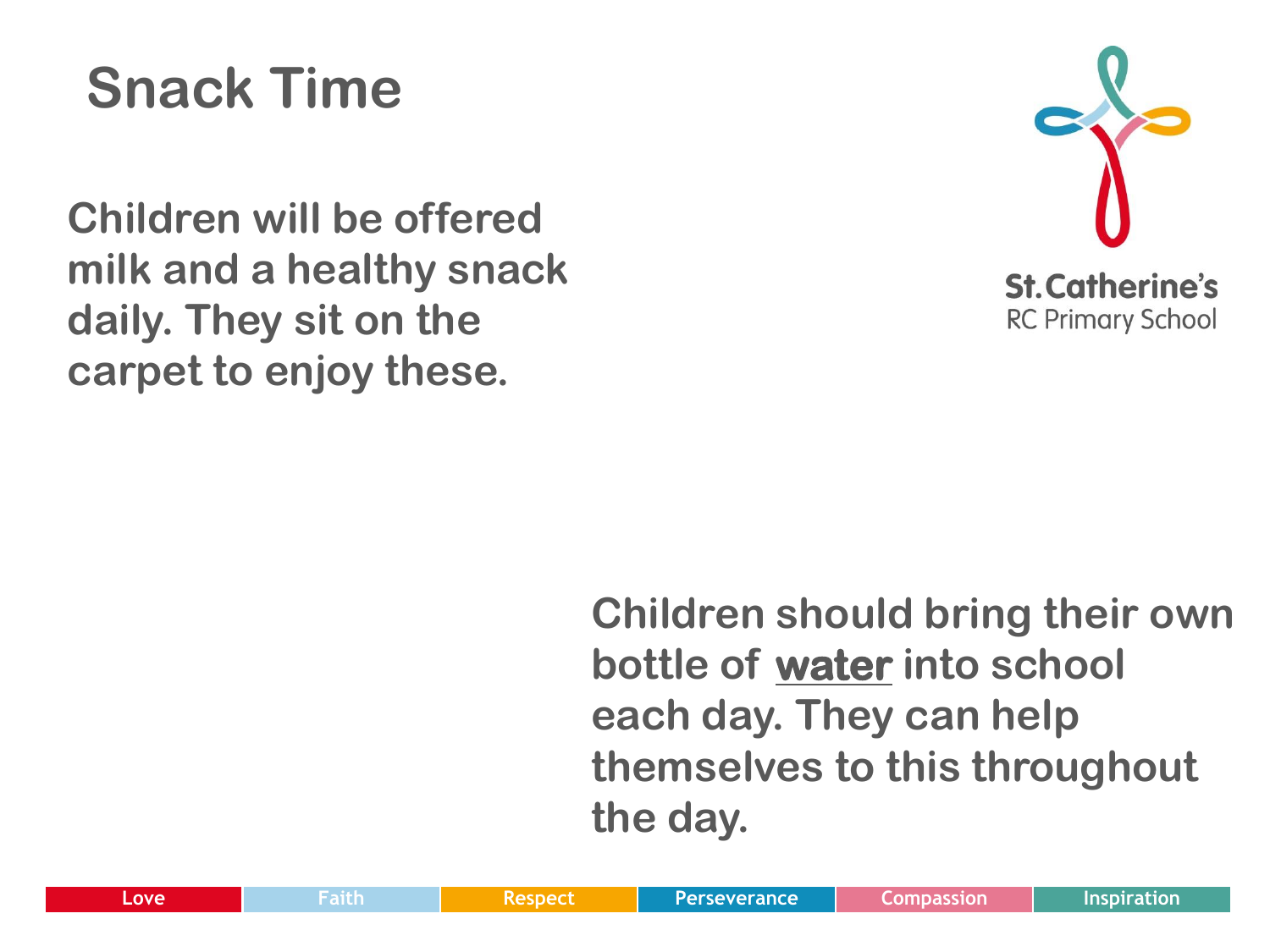# **Lunchtime**

**Children should bring a healthy packed lunch to school…**

**The classroom is set up 'picnic style' for all the children.**

**We have lovely lunch time organisers who help us!**

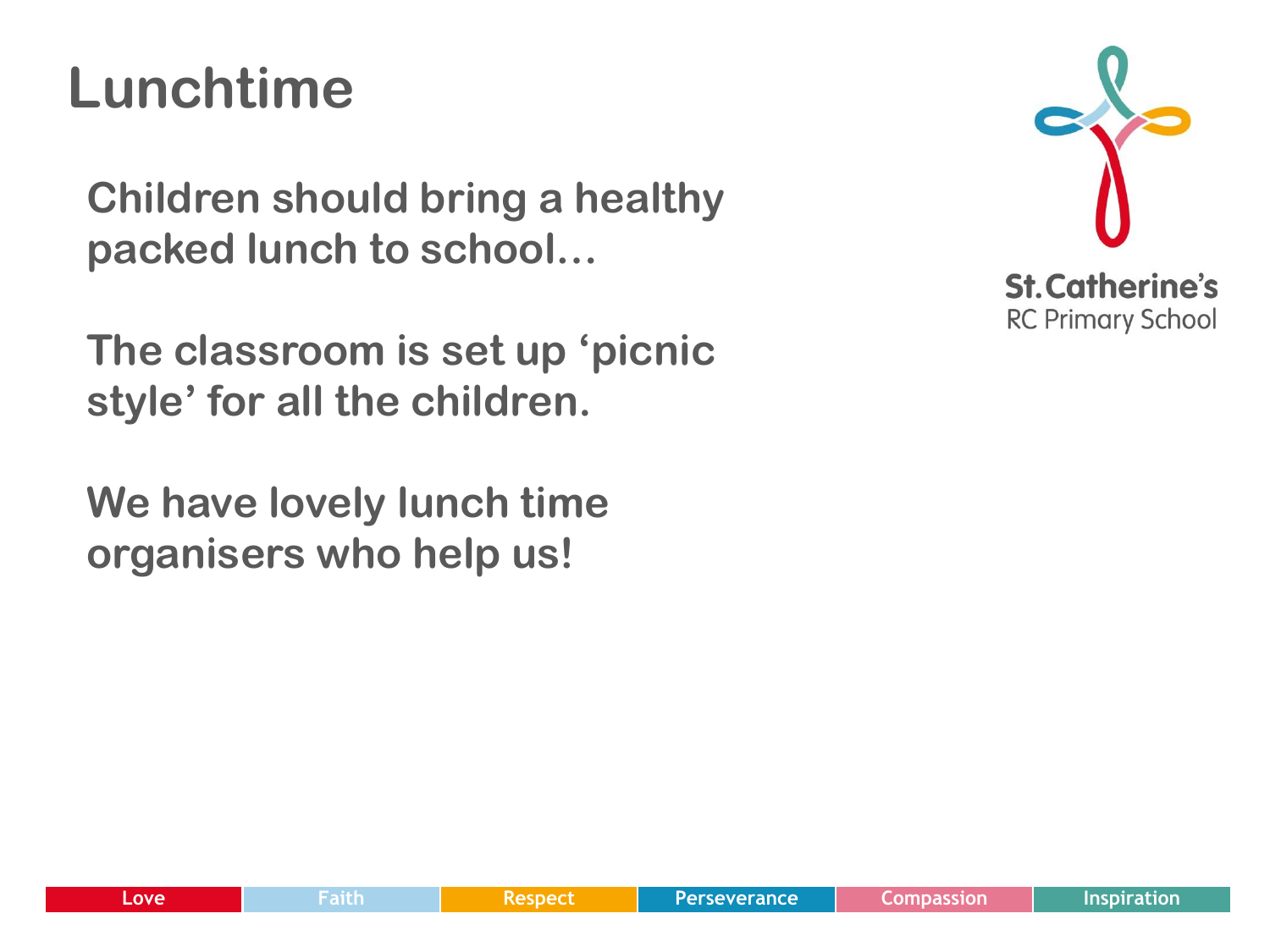# **Monitoring Progress**

Learner observations



Nuala Walsh 16 May 2016 - 24 Jun 2016



St. Catherine's RC Primary School







**Child Observation Sheet** Nugle Welch

16 May 2016 - 24 Jun 2016

Notes The children moved with confidence and control on the play equipment. Observed by Mrs McCormick



- . ELG: Children show good control and co-ordination in large and small movements, Physical development Moving and handling Early Learning Goal
- . ELG: They move confidently in a range of ways, safely negotiating space, Physical development Moving and handling Early Learning Goal
- . Travels with confidence and skill around, under, over and through balancing and climbing equipment.

Physical development/Maving and handling-40-60 months



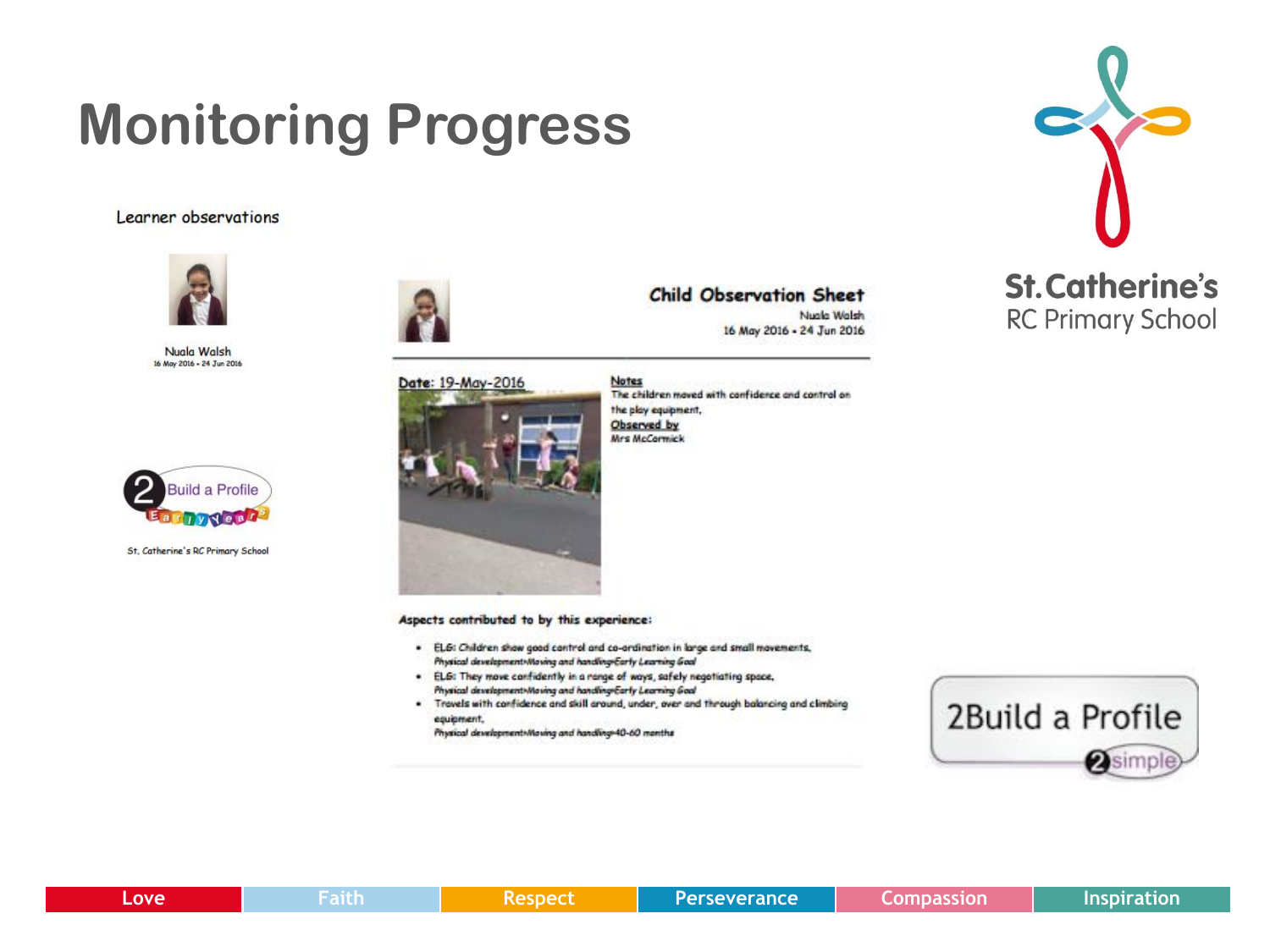#### **Parental Input**



#### **You can contribute to your child's learning journey.**



Parents email observations to the school



Teachers approve and enhance the observations



Approved observations feed into reports and portfolios

#### **Please send observations by replying to the PDF sent to you.**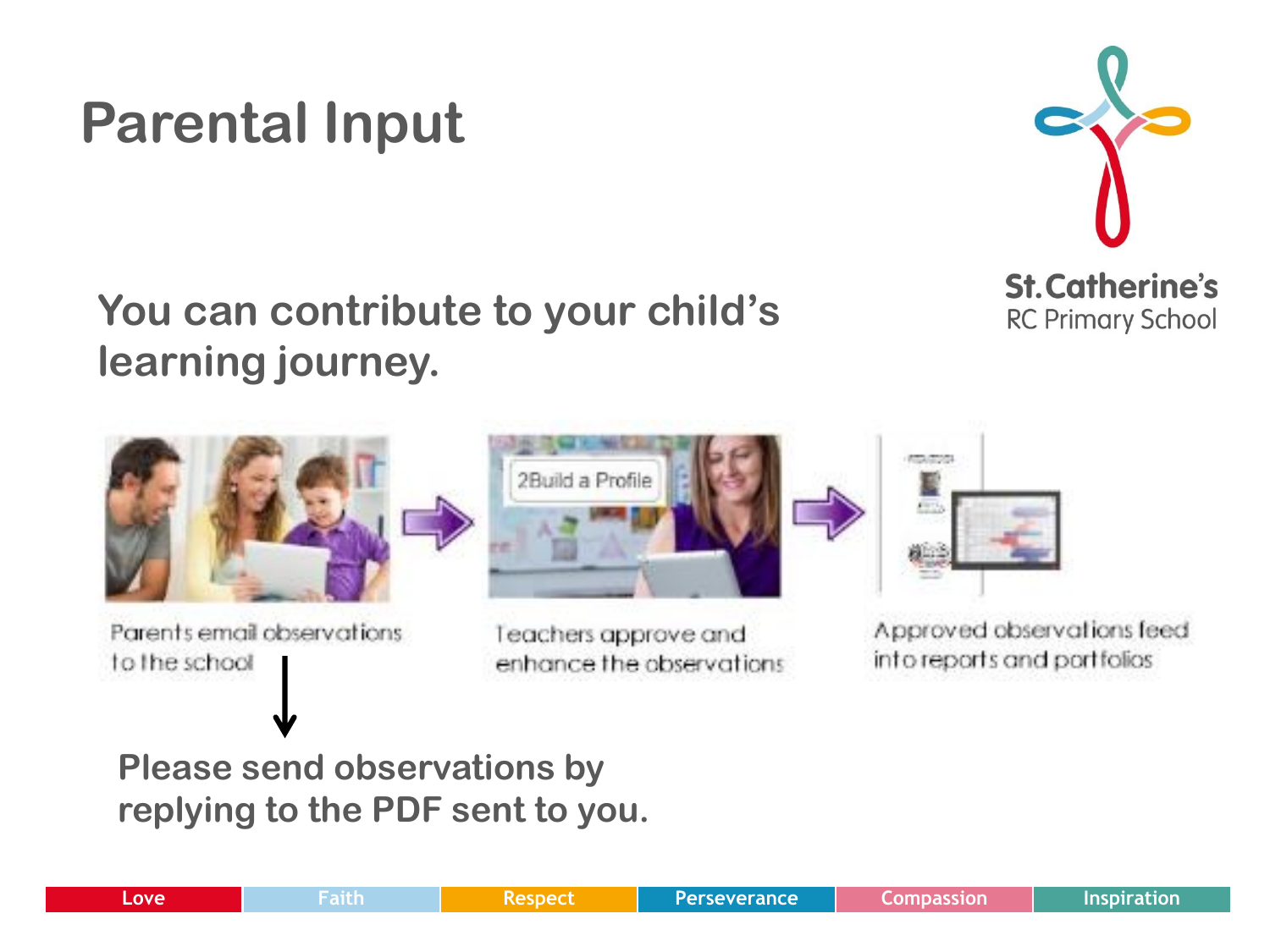# **Come and Play!**

**There are opportunities for you to come into Nursery each term to complete activities with your children!**



**Please look out on the parent calendar for these events!**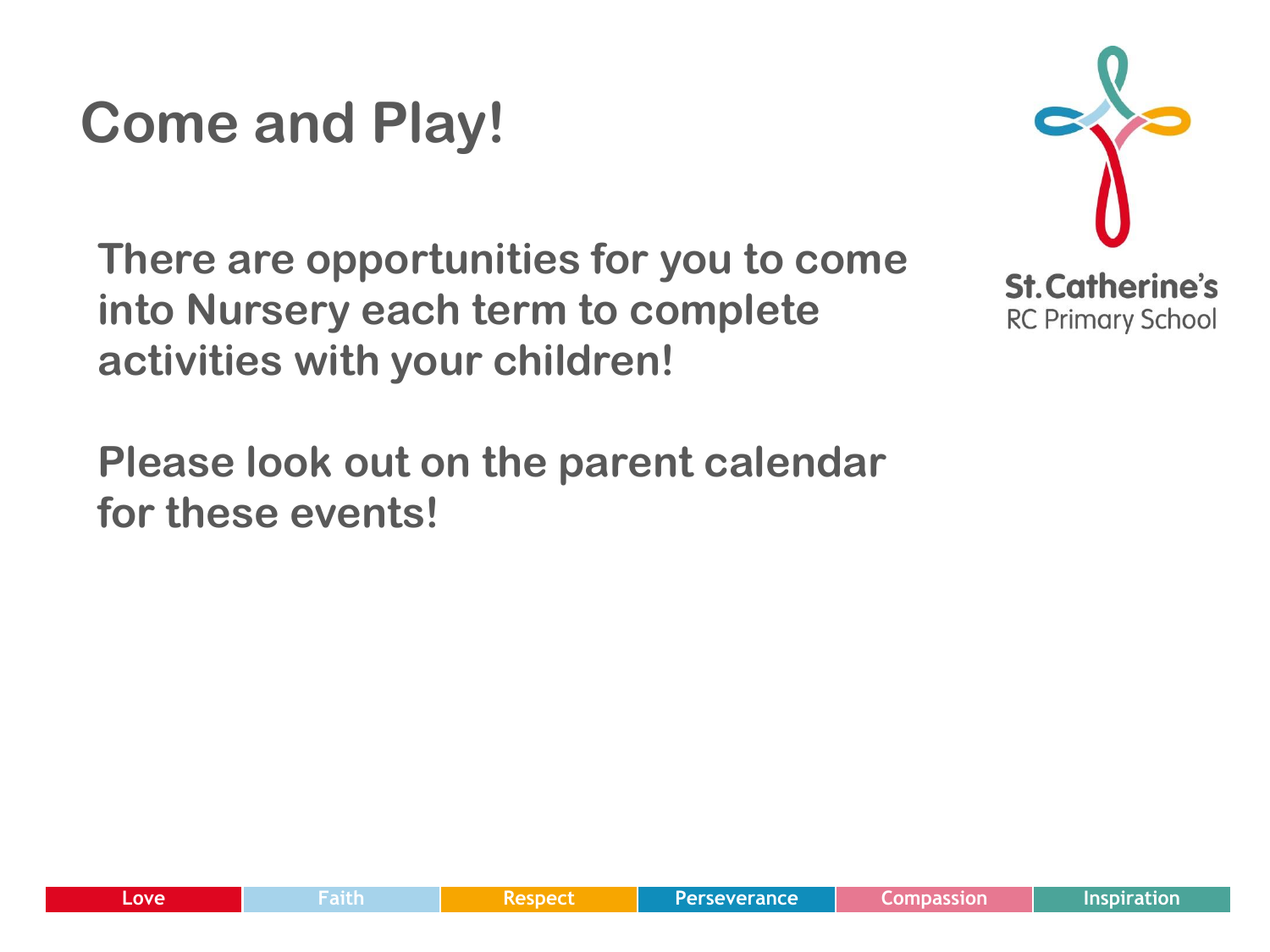# **Home Visits**

**"Home visits can help with a smooth transition into an early years setting. Home visits help greatly with the settling in process, enhancing the relationship between the setting and home."**





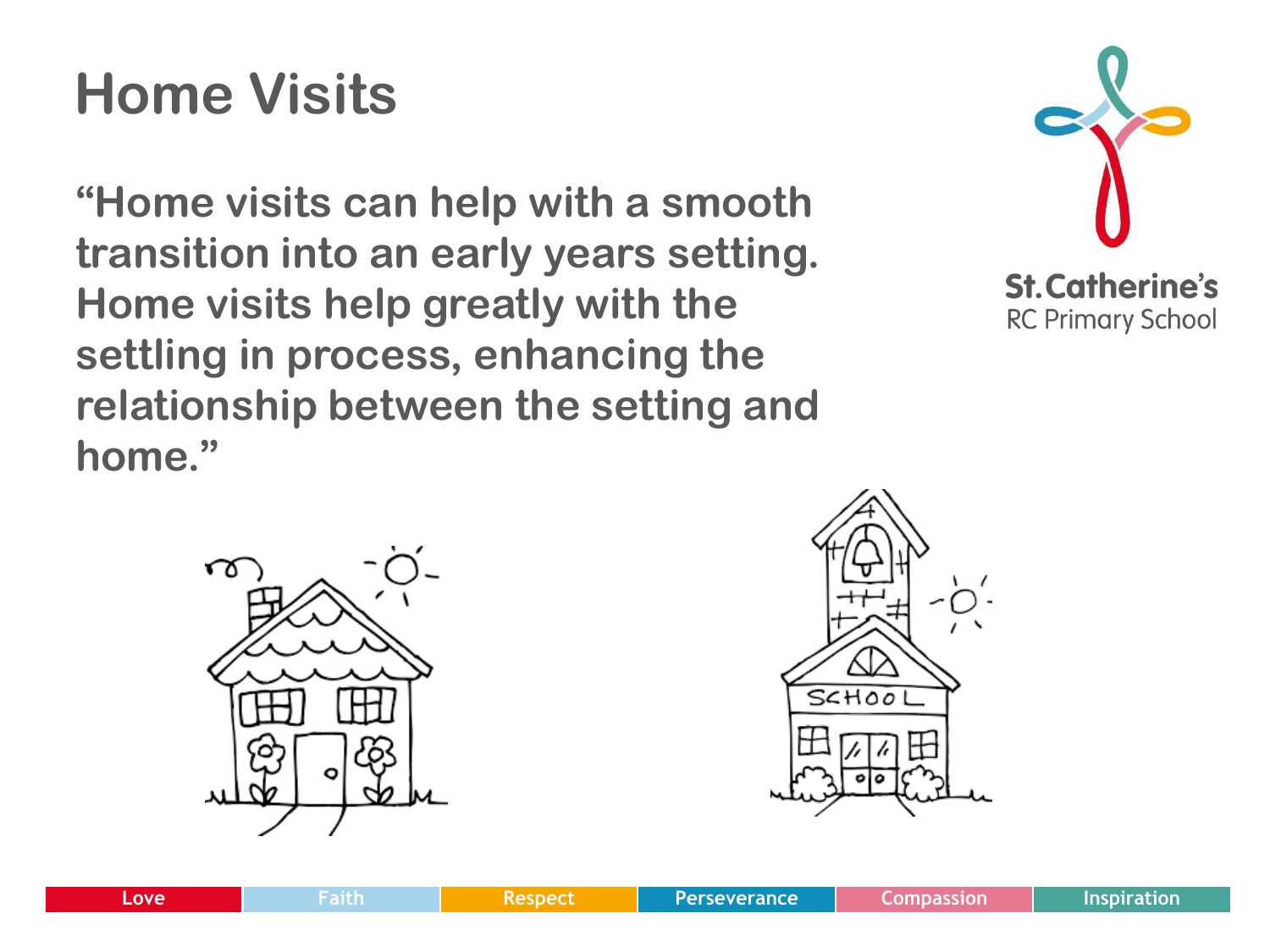#### **School Ready**









**Talk Encourage Share Promote**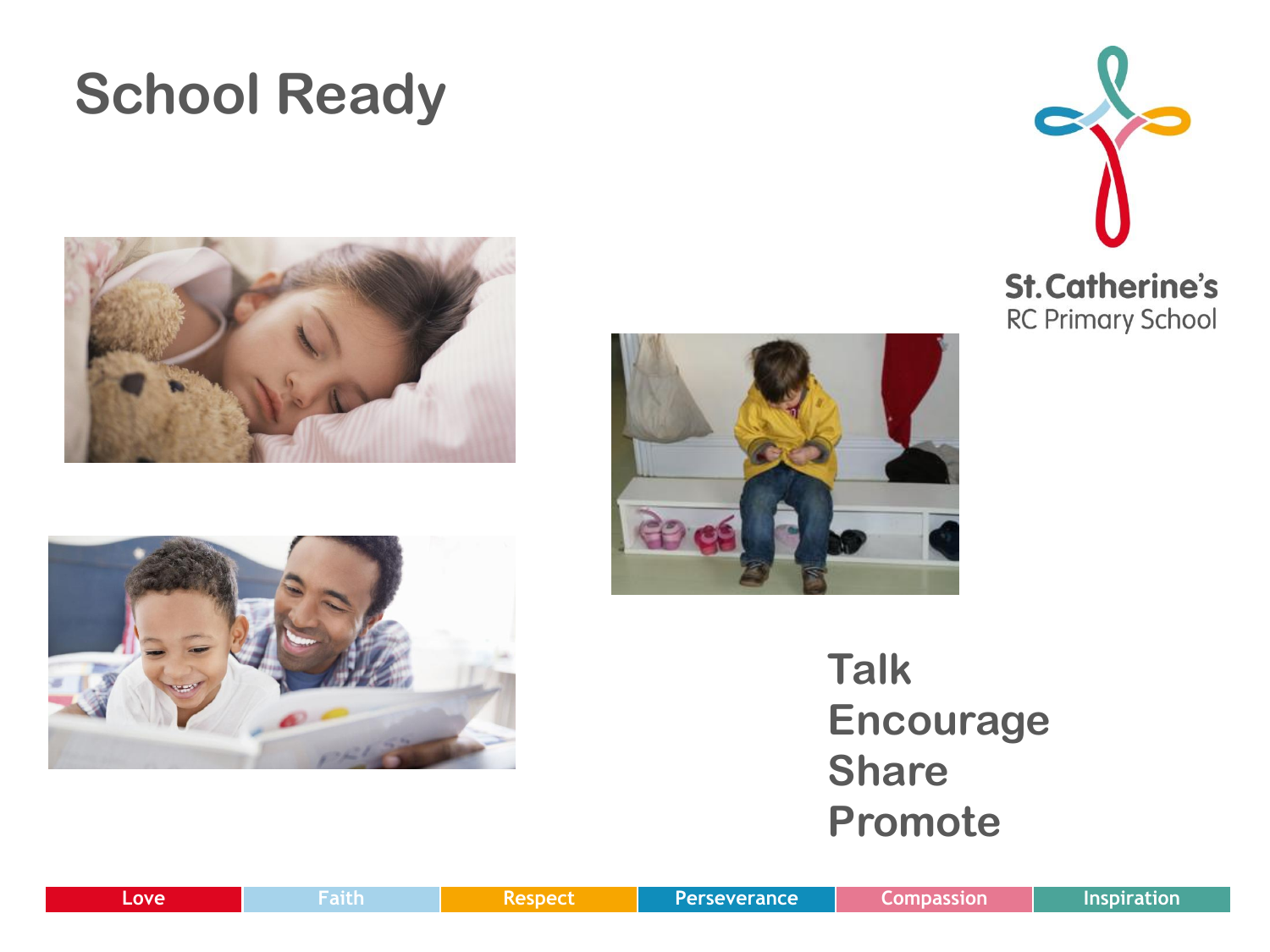#### **The first few weeks…**



- **Stay and Play sessions in small groups.**
- **Shorter sessions to begin with.**
- **Full time from Monday 16th September**

**\*Please see individual letters for more information.**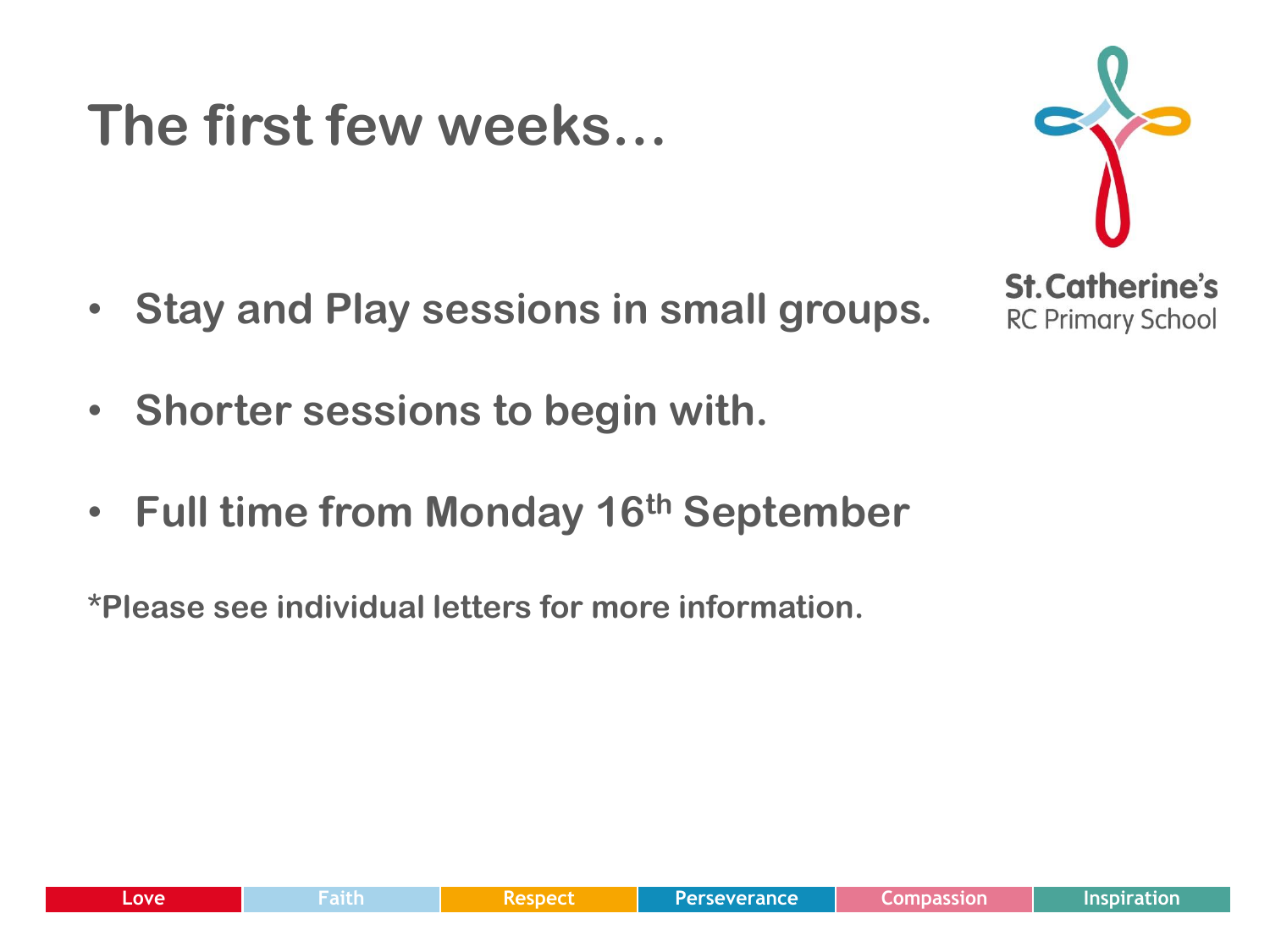#### **School Uniform**





**Can be delivered to your home or to school.** 

| Love | a shinin 1<br><b>TELLET</b> | sned | Perseverance | Inspiration |
|------|-----------------------------|------|--------------|-------------|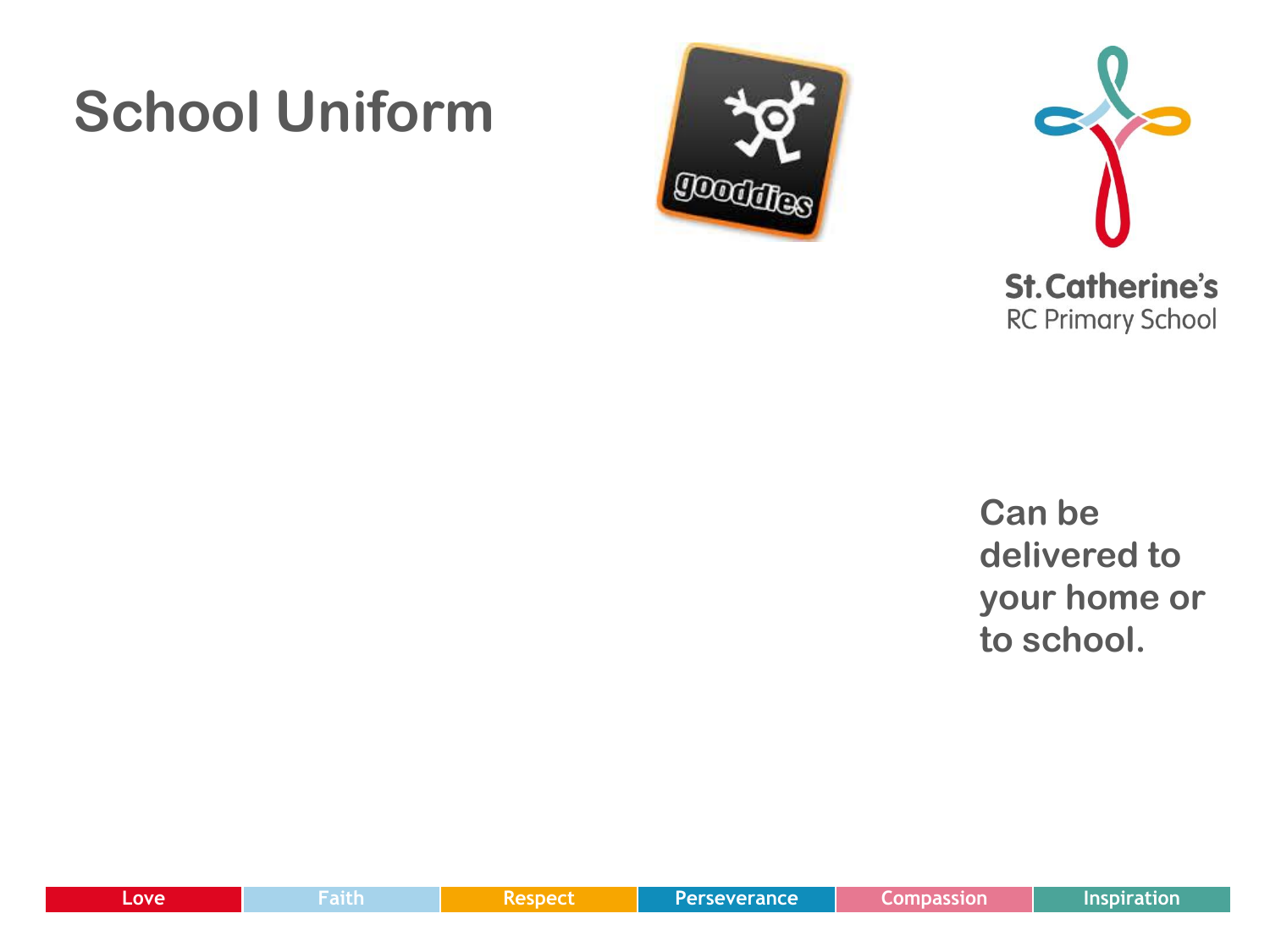

- **Communicating with parents is an important part of what we do and making sure you get the correct information about activities and events is something we care about.**
- **Our primary way of communicating with you is via ParentMail.**

**All payments to school should go through ParentMail.** 

**We also use the forms section of ParentMail, so please check it regularly.** 



#### **BENEFITS OF USING PARENTMAIL**

- **Via parentmail you are able to pay and give consent for trips, buildings fund and dinner money etc.**
- **There is a parentmail APP if you have a iphone or smartphone.**
- **eLetters are stored in your account for easy access.**
- **Both parents can register if required.**
- **Siblings accounts can be linked.**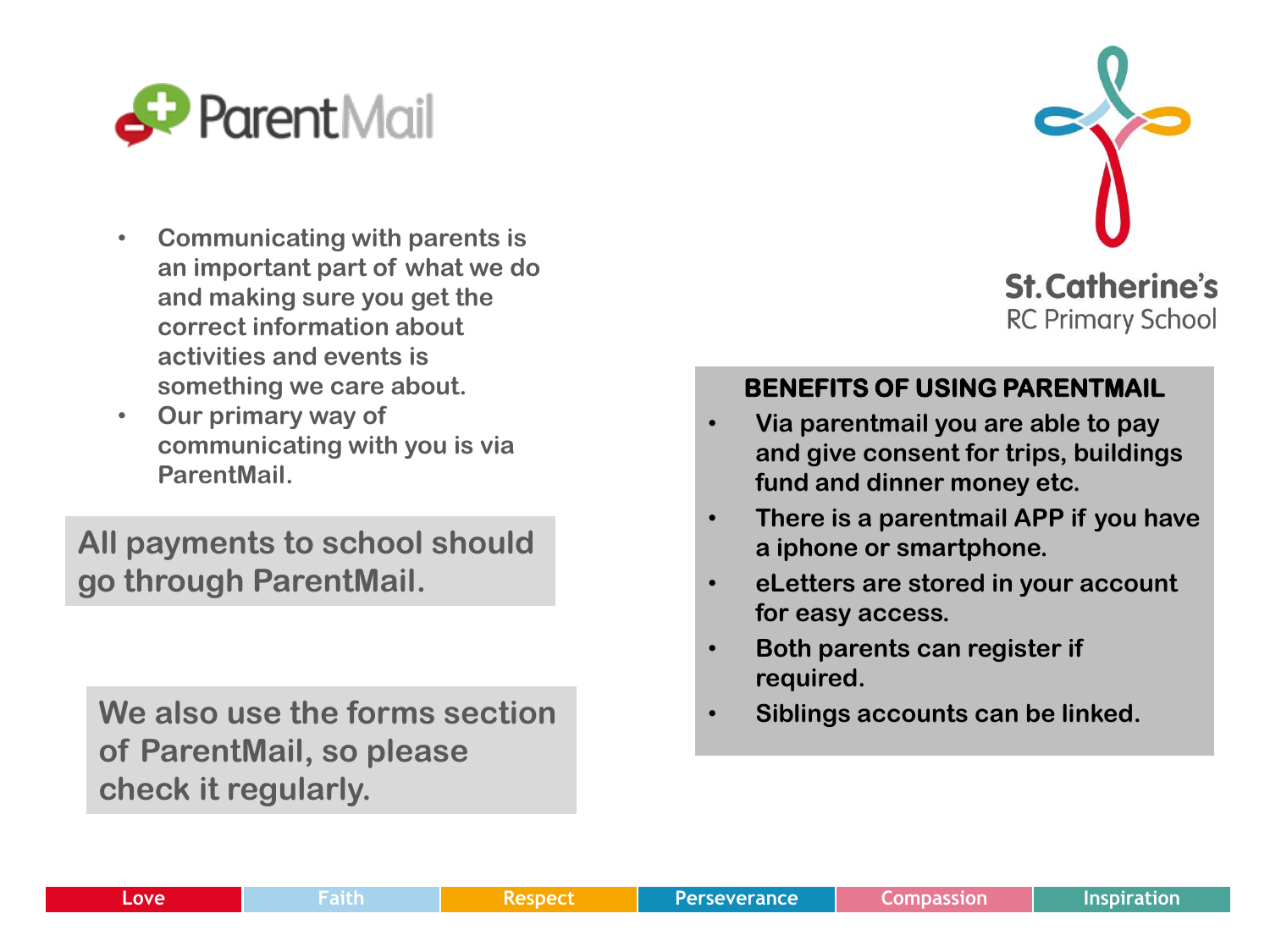### **Free School Meals**

**If you get any of the following support payments your child may be entitled to receive free school meals:**

- **Income Support; or**
- **Income-based Jobseeker's Allowance; or**
- **Income-related Employment Support Allowance; or**
- **The guaranteed part of Pension Credit; or**
- **Child Tax Credit as long as it doesn't include an amount for childcare and as long as the household income is £16,190 a year or less. This income limit will be used until April 2012 but may go up in future years. Working tax Credit is not a qualifying income; or**
- **A Working Tax Credit 'run-on' payment for four weeks after stopping work or reducing working hours to under 16 hours a week.**

**Please contact the local authority if you think you are eligible.** 

**St. Catherine's RC Primary School** 

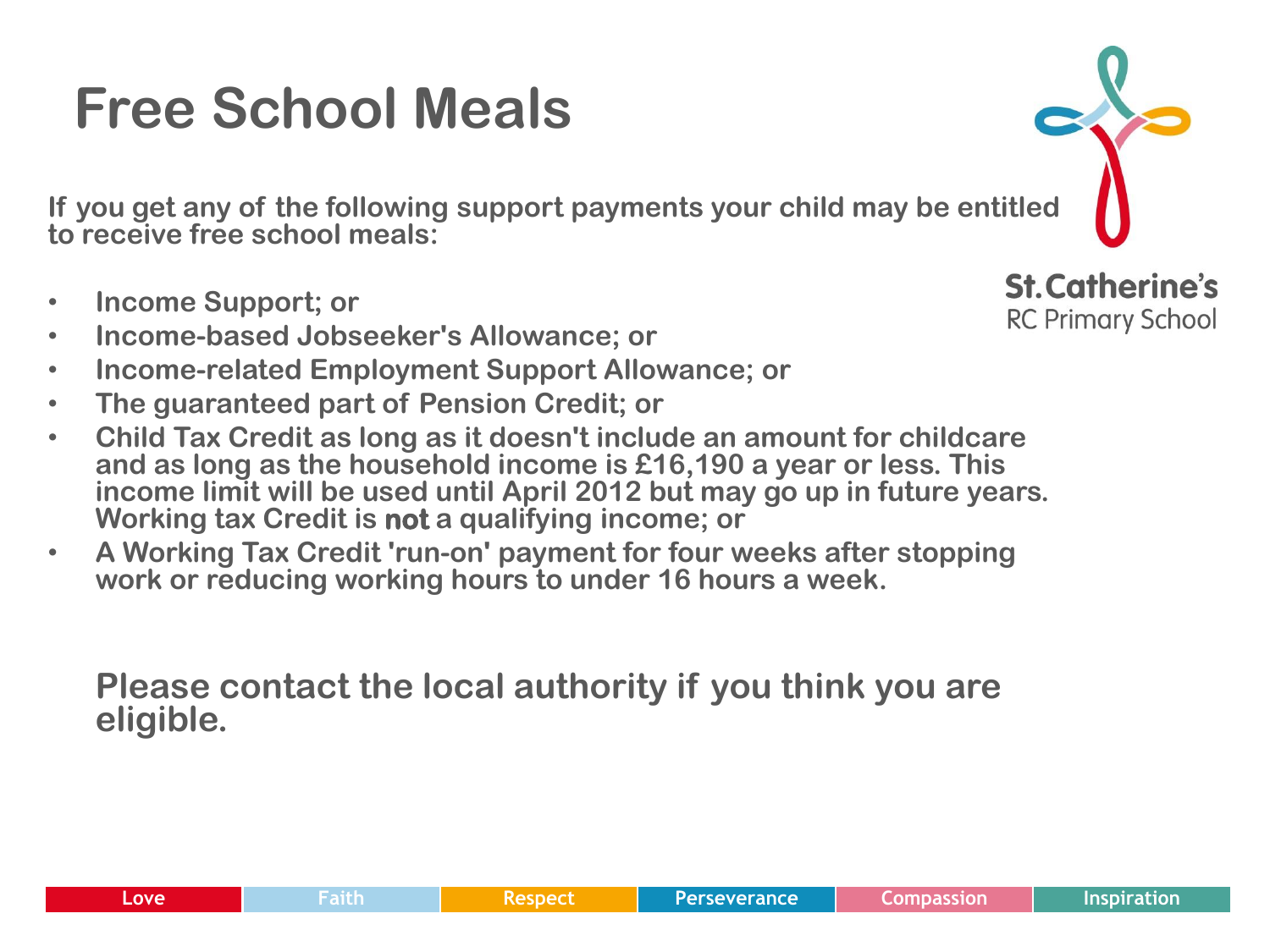# **School Fund**

**This is a voluntary donation to the school which helps provide resources. School fund has been used for additional class resources and class activities.** 

**We give a guideline of £1 a week but it is entirely at your own discretion how much you would like to donate to the school. Some parents send a £1 in each week others send £52 for the whole year.**

**This can be paid through parentmail.** 



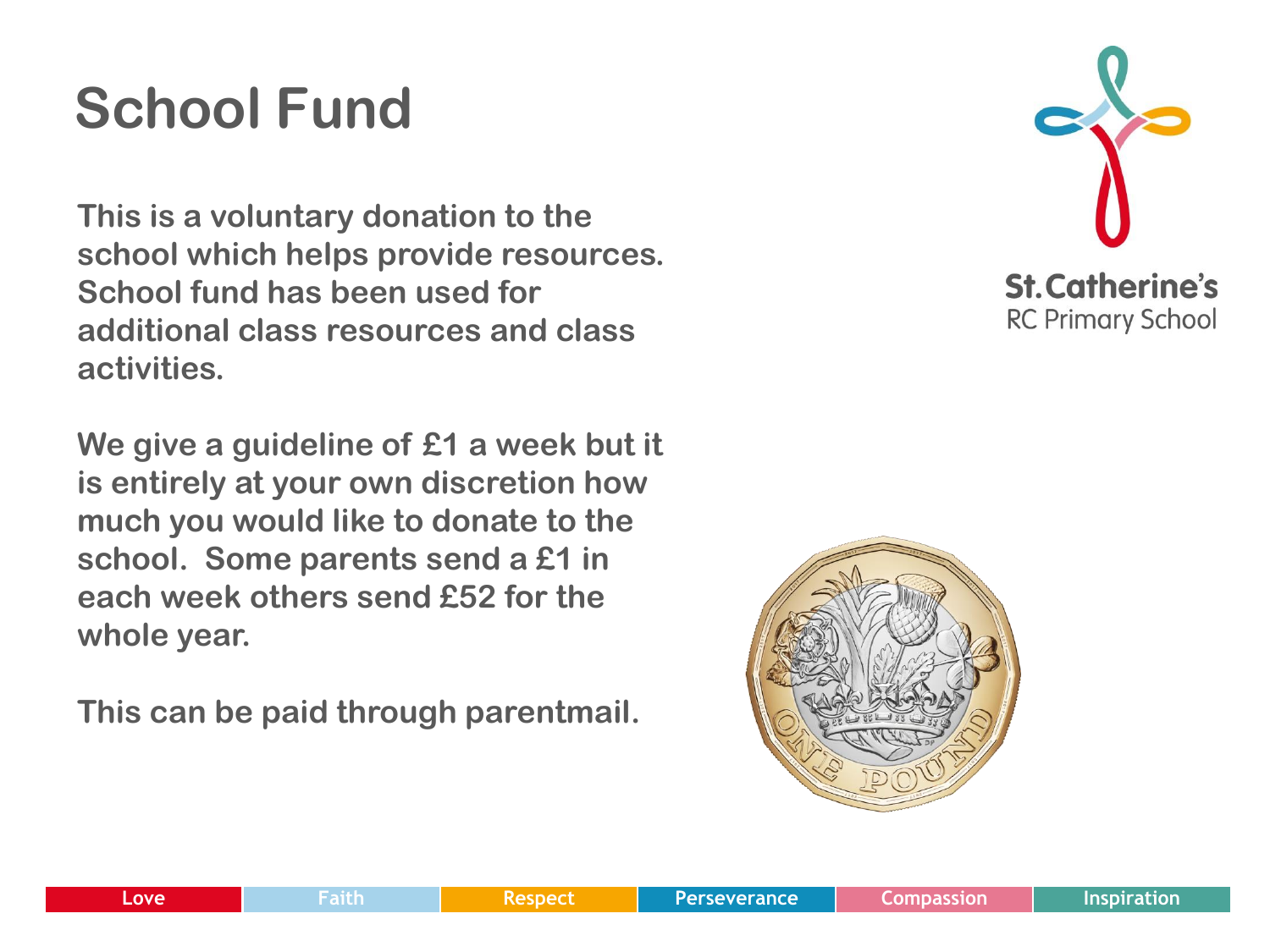# **Diocesan Buildings Fund**

**Buildings fund is £15 this year per child.**

**Payable in September each year.**

**Here at St Catherine's we are undergoing massive building improvements which your children will benefit from in the future so it is VERY important that this fund is supported.**

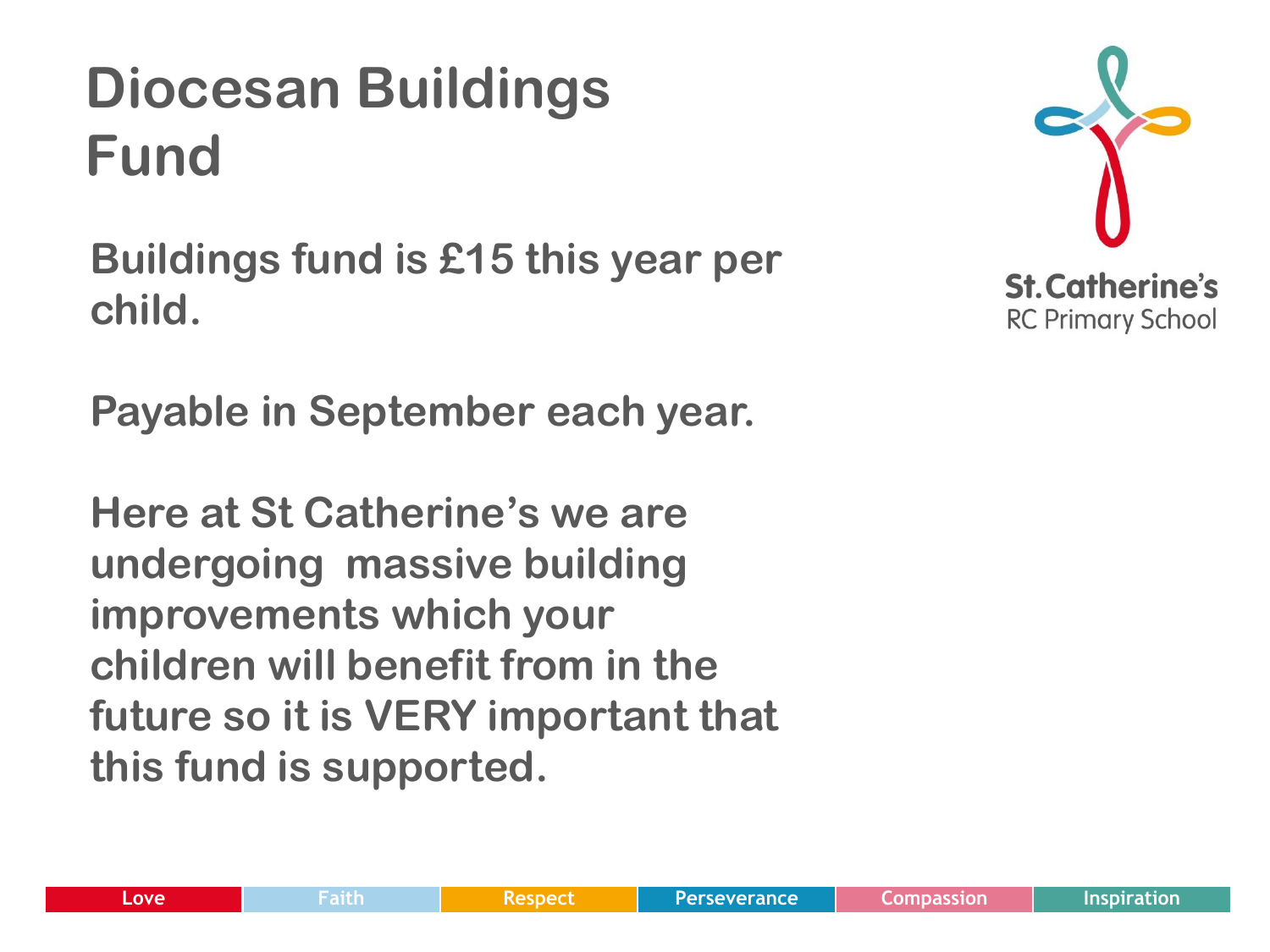<https://vimeo.com/340947898>

**There will be a meeting in September so come along and find out more.**

**As a parent of a child at St. Catherine's** 

**you are a member of the PTA.**

**Get involved!**

- 
- **Social events**
- **Fundraising**

**PTA UK** A PTA FOR ALL SCHOOLS



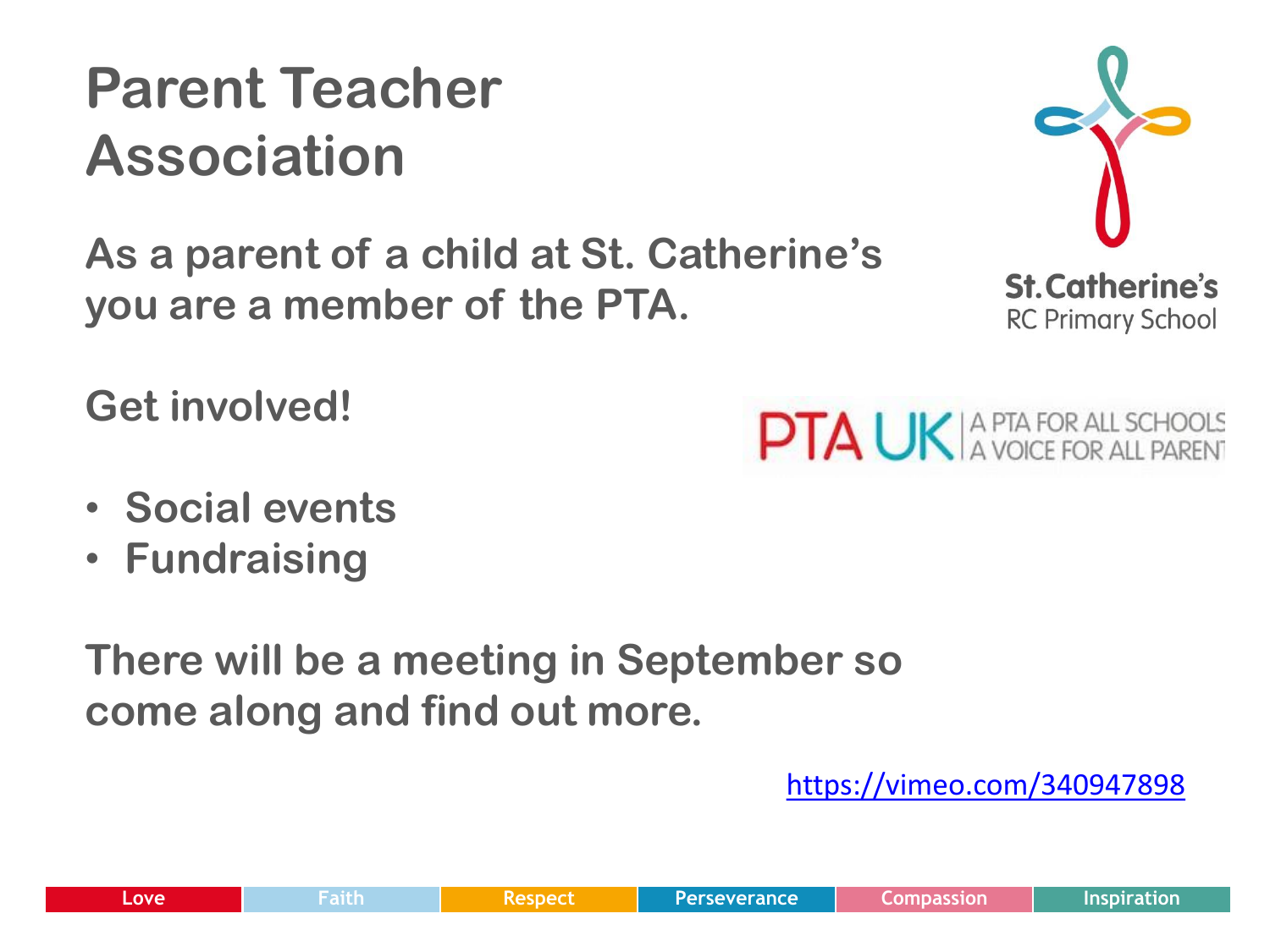# **Attendance**

- **Going to school regularly is important to your child's future. YOU are legally responsible for making sure they attend every day.**
- **Holidays during school time are not permitted.**
- **Children who miss school frequently can fall behind.**
- **Children who miss school frequently can have difficulties with friendship groups.**
- **When a child misses 10 days from school they have missed out on 5% of their education that school year.**

#### **Our target attendance next year is 98%**

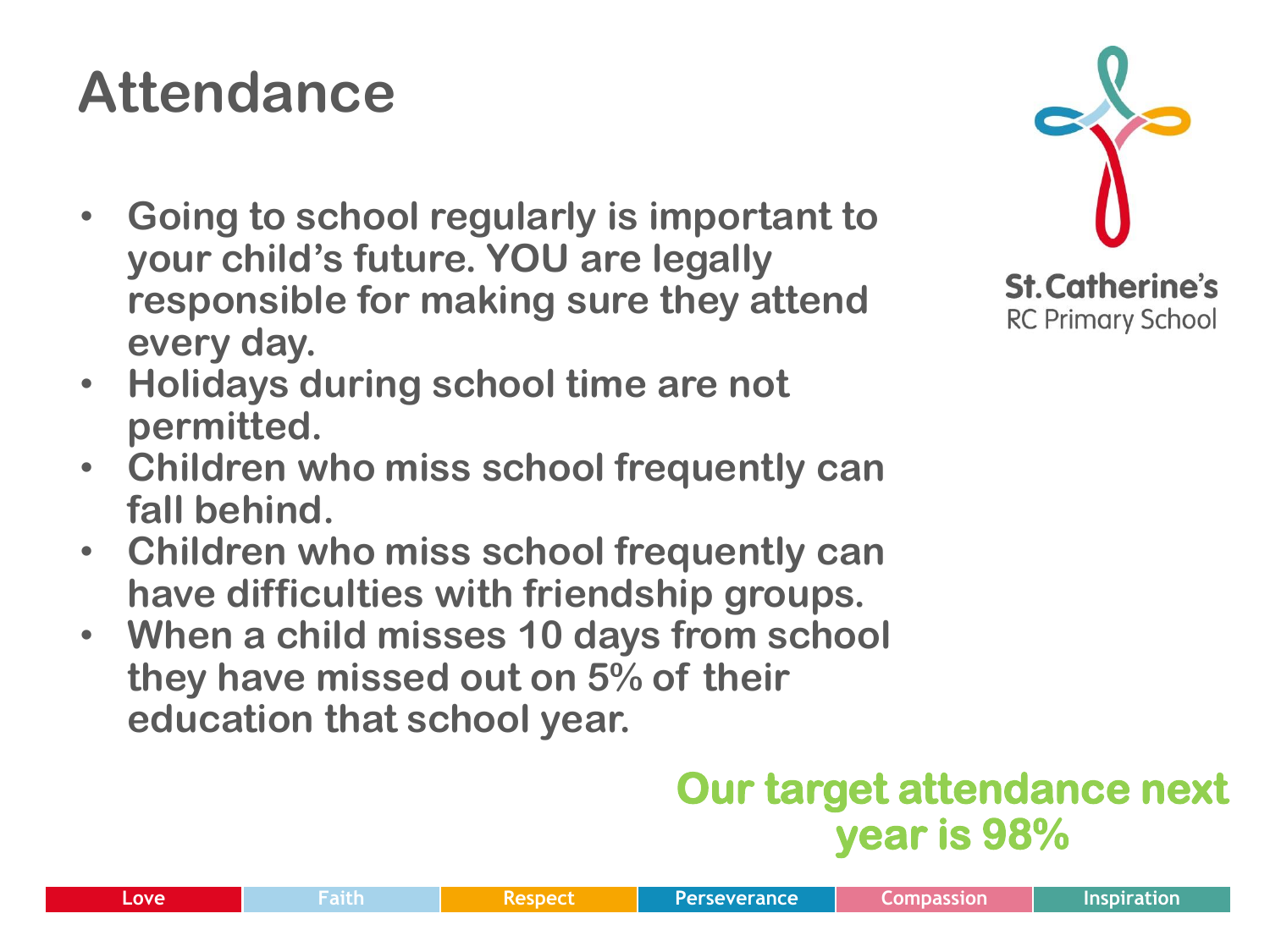#### **School Website**

**Our school website can be found at [www.st-catherines.manchester.sch.uk](http://www.st-catherines.manchester.sch.uk/)**



**You may download the school app at <http://stcatherinesrc.weejot.com/mobile>**



**We are now also on Facebook and Twitter!**